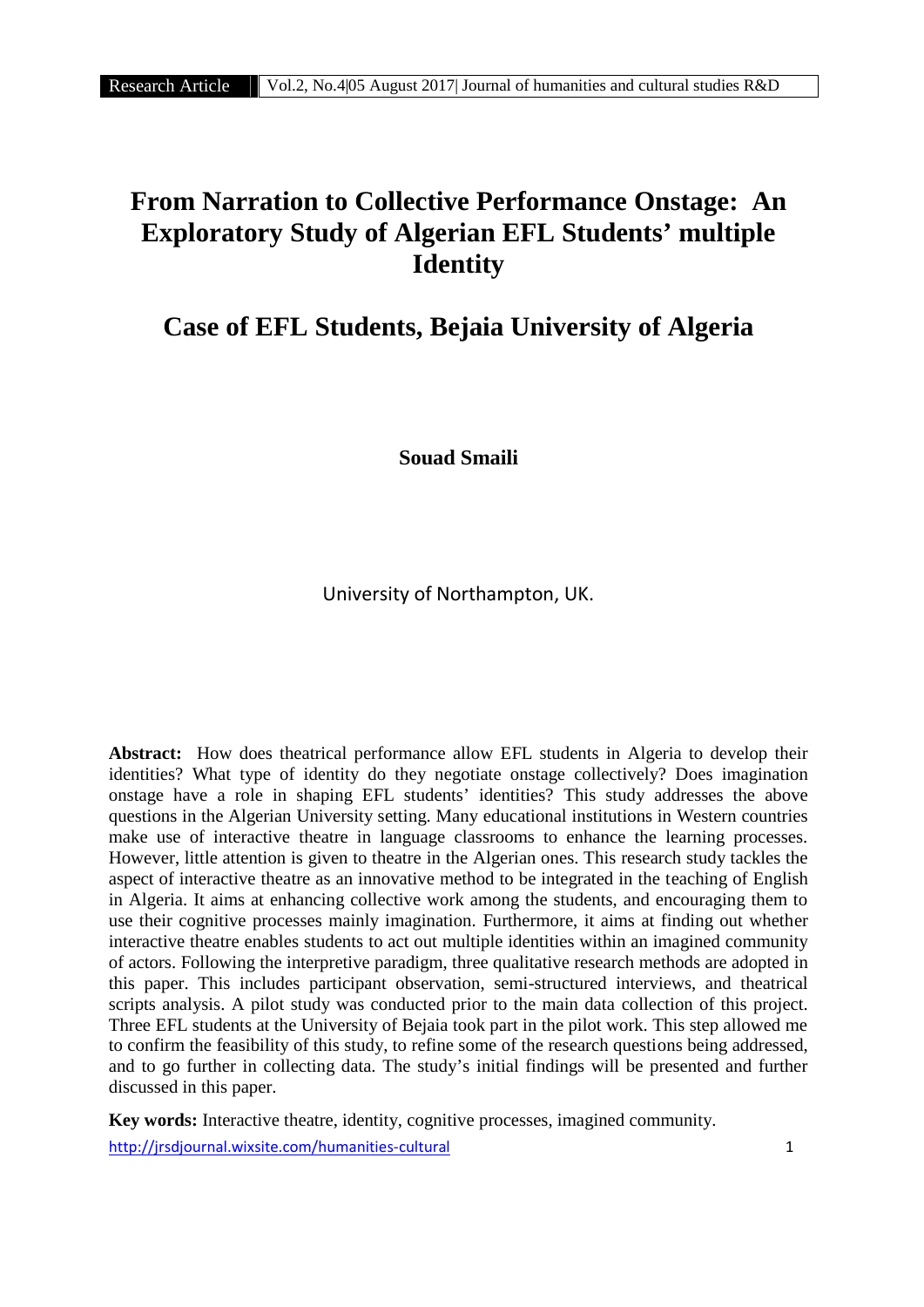# **1. Introduction**

English as a foreign language (EFL) becomes an essential learning component in the Algerian educational reforms. All Algerian students learn English from middle school to the final stage of secondary education, known as the 'baccalaureate exam'. Whilst, it becomes a specialty that requires other five years of learning at the university level for students, who choose it as their higher education field, after succeeding in their baccalaureate examination. However, many EFL students join their university education with a weak level in the four language skills (speaking, listening, reading, and writing). The issue then is to help them improve these skills throughout their five years of learning at the university, which are split into Bachelors and Masters degrees. Another issue is the methods and approaches that EFL teachers adopt to probe this aim. In effect, most of the methods are either traditional (teacher-centred) or learner centred, but they lack innovation especially in teaching writing skill.

My concern in this paper is linked to exploring EFL cognitive processes, identities, and innovative methods in teaching writing to the students. My choice of this subject mostly came because of my previous experience as an EFL student in Algeria, and as an EFL teacher-trainee in both middle and secondary school education. My observation, which is a general perception that all Algerian EFL teachers share towards how writing is taught, finds that a strong focus is put upon teaching the academic side of writing. However, creating a new writing course where students can practice their narrative, reflective and imaginative skills; in addition, to practicing the grammatical aspects of English is not considered. Therefore, this research takes EFL Masters students at the University of Bejaia as a case study.

Participants in this study master many languages such as Berber, Arabic, French, Spanish and are developing their uses of English. This capacity of linguistic usage may give the learners with a vast imagination and rich repertoire of life stories, and experiences they lived in relation to their multilingual context. More importantly, this multilingual ability draws attention towards the pluralism of identity. For instance, they are not only students in an EFL class, but also sons, daughters, friends, teachers, and some might be husbands and wives. All these different roles involve the use of various languages, and identities that can be articulated in reflective writing and developed to more imaginative ones within the students' theatrical thinking. Therefore, providing these learners with the opportunity to write about those reflective experiences, and creating an innovative learning atmosphere such as transforming a simple life story narrated in the classroom into a sketch or a short interactive play can turn the learning of writing into a motivational skill. Therefore, interactive theatre will be used in this study as an 'imagined space' (Webber, 2008) that groups together different EFL students from Masters and third year bachelor classes. This grouping is characterised by the students' investment using English. Students' real life, cultural and social experiences are brought into this theatrical classroom to be turned into what Gallagher and Ntelioglou (2011) call 'collective writing' that can be performed onstage. This study adopts a post-structuralist approach to identity and makes use of socio-cultural theory of learning to probe the aim of this research. This latter consists of understanding whether the integration of interactive theatre in Algerian EFL classrooms provides students with an imagined space to negotiate their identities.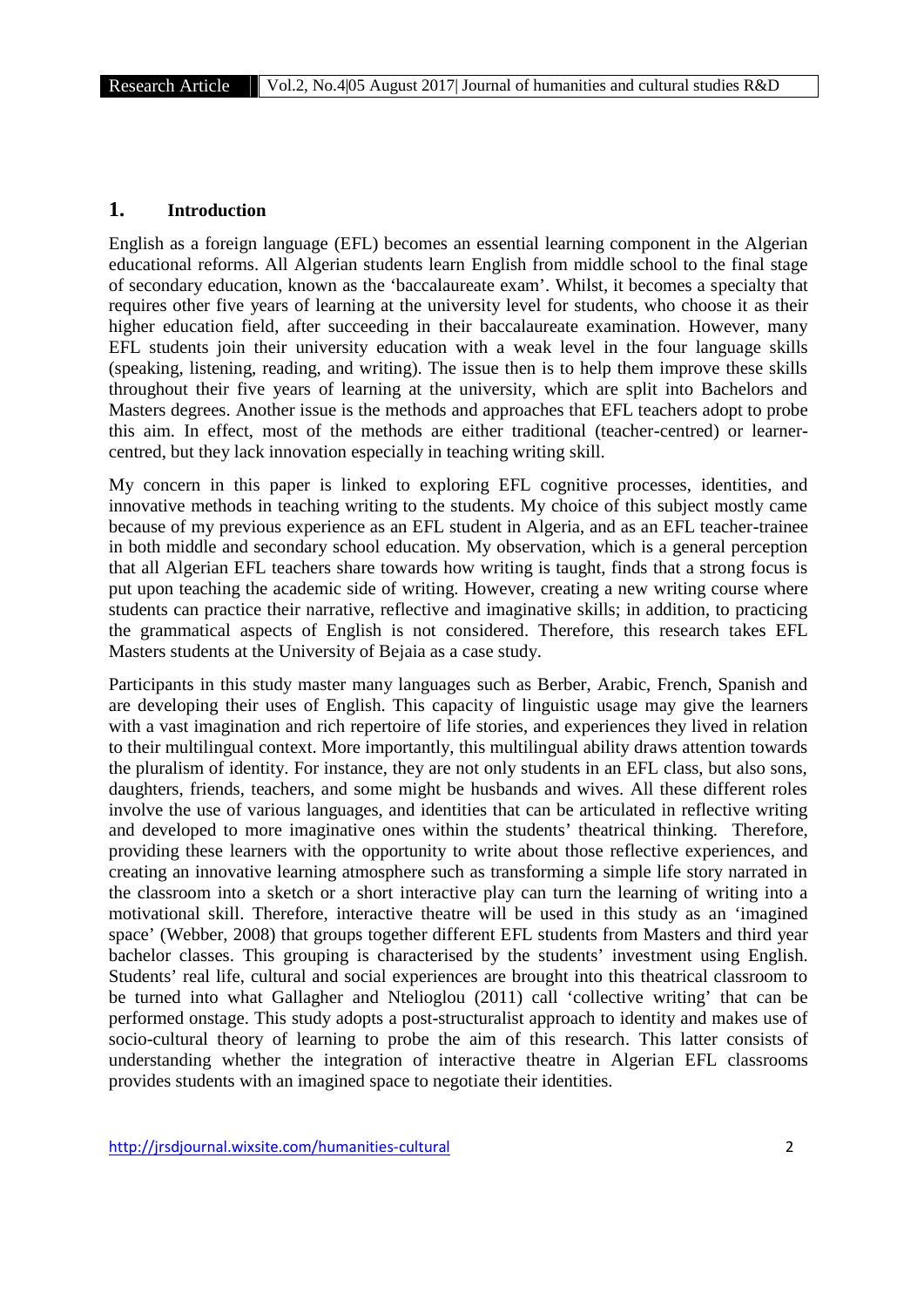## **2. Related Literature**

#### **2.1 Autobiographical writing: from different perspectives**

Autobiographical texts have several definitions in literature, but most of them refer to individual's self and self- stories brought into writing. For instance, Gusdrof (1991) believed that in autobiographical texts the author reflects on himself as object and witness for the story he experienced. The author, as the hero or main character in his piece of writing, coincides with the 'I', which is the content or the 'what' of the discourse in the piece. Gusdrof (1991) used the notion of 'mirror' to define autobiography, where he said that "autobiography is the mirror in which the individual reflects his own image" (p. 3). He argued that in such a mirror the real self concurs with the reflective self. The 'I' in narration is divided into different types, among them two that are important in this study as they may help me to explore how EFL students' identities are articulated in their experiences. These two types are defined as follows:

#### **2.1.1 The Narrating 'I'**

The narrating 'I' refers to the author and the present time narrator who is in the action of remembering, narrating, reflecting, and interpreting his/her past events and experiences to the reader. Narrating 'I' appears in various voices that the readers hear it speaks to them directly. These voices differ according to the event that the narrating 'I' talks about. Additionally, voices in narrating 'I' are always affected by certain factors such as difference in time, emotions, education, intellectual capacities, psychological, physical, and ideological distance (Watson & Smith, 2010, p.80). Students narratives samples in this study make use of the narrating 'I', that marks their roles onstage. This gives them features of identity negotiation.

#### **2.1.2 The Narrated 'I'**

The second one is the narrated 'I' who is different from narrating 'I' as it characterizes the past character (protagonist) that the reader meets while reading past events in the authors' life. Both Narrated and narrating 'I' are important in this study as they allow me to explore the identities developed in both writing and performance.

## **2.2 Theatre, Identity, and English Language Learning**

Implementing collective and interactive drama activities in language classrooms may help students to turn their narrative pieces they produce into scripts that can be performed to an audience interactively. These scripts can report social events that were not lived in real-life but brought into the classroom through imagination (Donelan, 2002). Schweitzer (2007, p.23) created a 'reminiscence theatre' to discover whether old people could remember events they experienced in their past. Schweitzer conducted sessions of observation for a group of old women in Greenwich. Her results demonstrated that these elderly ladies could tell lots of stories from their memories. Even, they could not just tell the stories, but they were also using their bodies to play those events, as if they are happening in the present time. That is gestures and emotional behaviour is central to theatrical performance. The conclusion is that the stories recalled by these old women can be transformed into playable scripts that can be performed in theatre (Schweitzer 2007, p :24). Indeed, narration might be an important aspect of the human brain that can be transformed from life to art (Hardy, 1977, p. 4).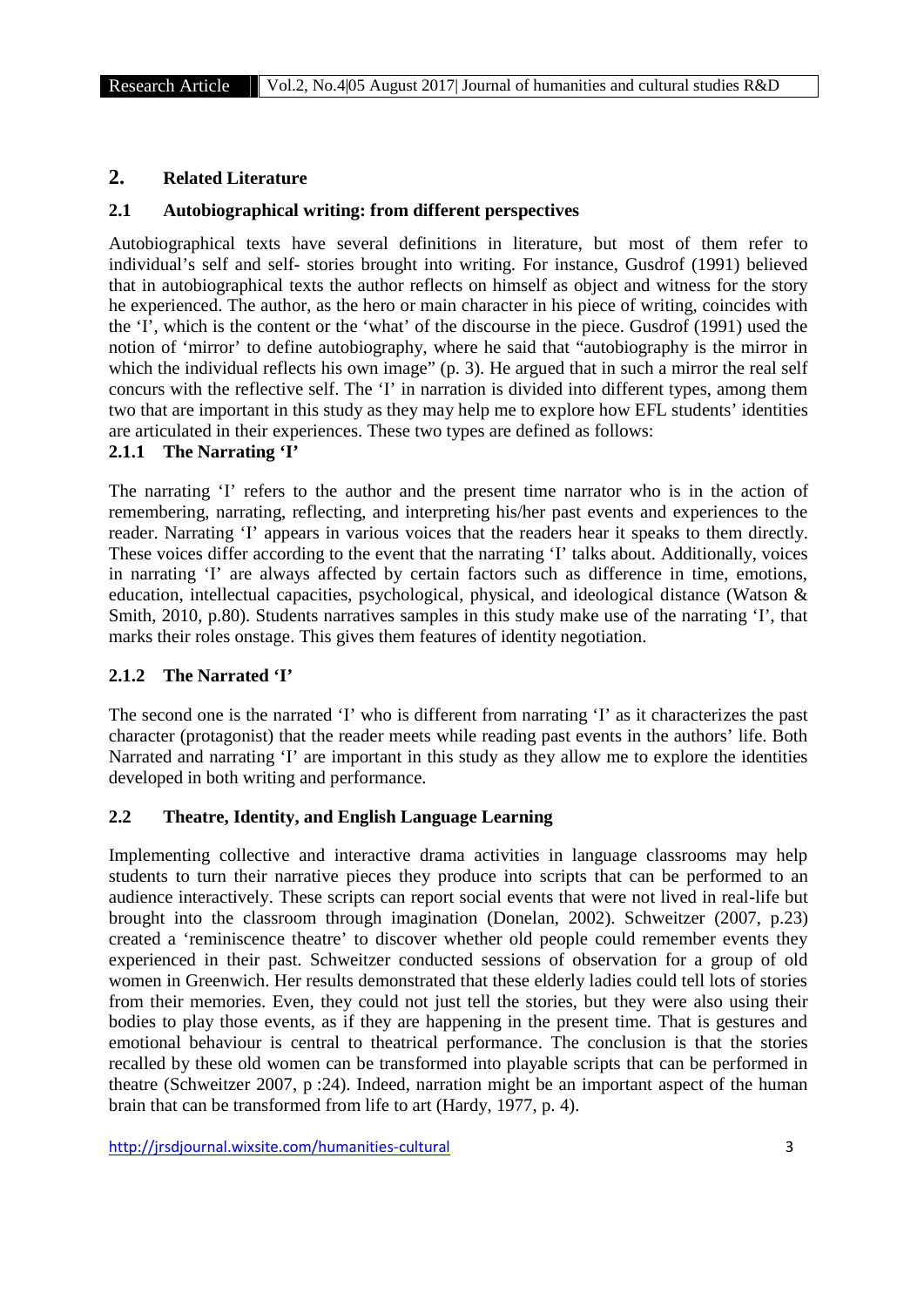Furthermore, recognizing the self or our identity, and knowing 'who we are' is an extreme need in psychology. This need to develop an identity can be realised through autobiography (Somers, 2008). As Somers notes, autobiographical texts lead into three basic dimensions: organising recent experiences into a set of memories; being able to forecast future events; making the most of others' different experiences. These dimensions are elements of the world we need to experience. He explains that the first dimension promotes identity construction thanks to our memory which plays a role in telling our life stories, and the recognition of 'who we are'. The second dimension grant us hope, expectation, and organization of our actions. However, the last dimension serves as a source for our formal learning and education (Somers, 2008). Telling our experiences is considered a 'signifier' for identity construction (Novitz, 1997). This perspective meets what Zatzman (2003) noted on theatre:

"*Drama educates through reflection, helping young people to retell, reshape, reinscribe, as they figure out who they are in the world. And our narratives, these acts of retrieval, can find theatrical form in the writing of monologues, which translate as central acts of memorial and reciprocity*." (Zatzma, 2003, p. 36).

#### **2.3 Post-structuralist View of Identity**

Norton (2010, p. 241) states that identity refers to "how a person understands her relationship to the world, and how that relationship is constructed over time and space, and how the person understands possibilities for the future". The concept 'imagined communities' allows us to understand learning in both its temporal and spatial dimensions (Norton, 2010). In other words, it relates the learners' image of the future to their present actions and identities. These identities explore the creativity, hope, and desire to their formation (Norton, 2010). Unlike humanists who argued that a person has a unique and fixed core, poststructuralists consider individuals as being diverse, contradictory, dynamic, and changing over historical time and social space (Norton, 2010). Furthermore, poststructuralist theorists focus on the idea that identities are not only given by social structures but are also negotiated by agents who wish to position themselves (Norton, 2010). This is reflected in my research as I will argue that if the participants write about their life experiences and their desire to impose their voices as narrators in English, they will gain self-empowerment in the target language and develop their identities. Norton (2010, p. 241) defines 'power' as "the socially constructed relations among individuals, institutions, and communities through which symbolic and material resources in a society are produced, distributed, and validated". Thus, in writing autobiographies, students will develop the desire to access the resources of English (power relations) used in their narration to gain self empowerment in the community of English narrators.

Furthermore, Hunt (1999) encouraged her students to use their experience as a starting point for writing fiction. She also used the first-person narrator in the writing of her first autobiographical-based novel. Moreover, Grabe and Kalan (2014) explored the concept of writer identity in academic essays by emphasizing the first personal pronoun 'I' and they proposed a range of fictional writing tasks to understand the students' power and their emergent identities. Yang (2012, p. 304) has stated that the notion of multiplicity does not only characterize identity, as claimed by poststructuralists, but also entails continuity of meanings through narration.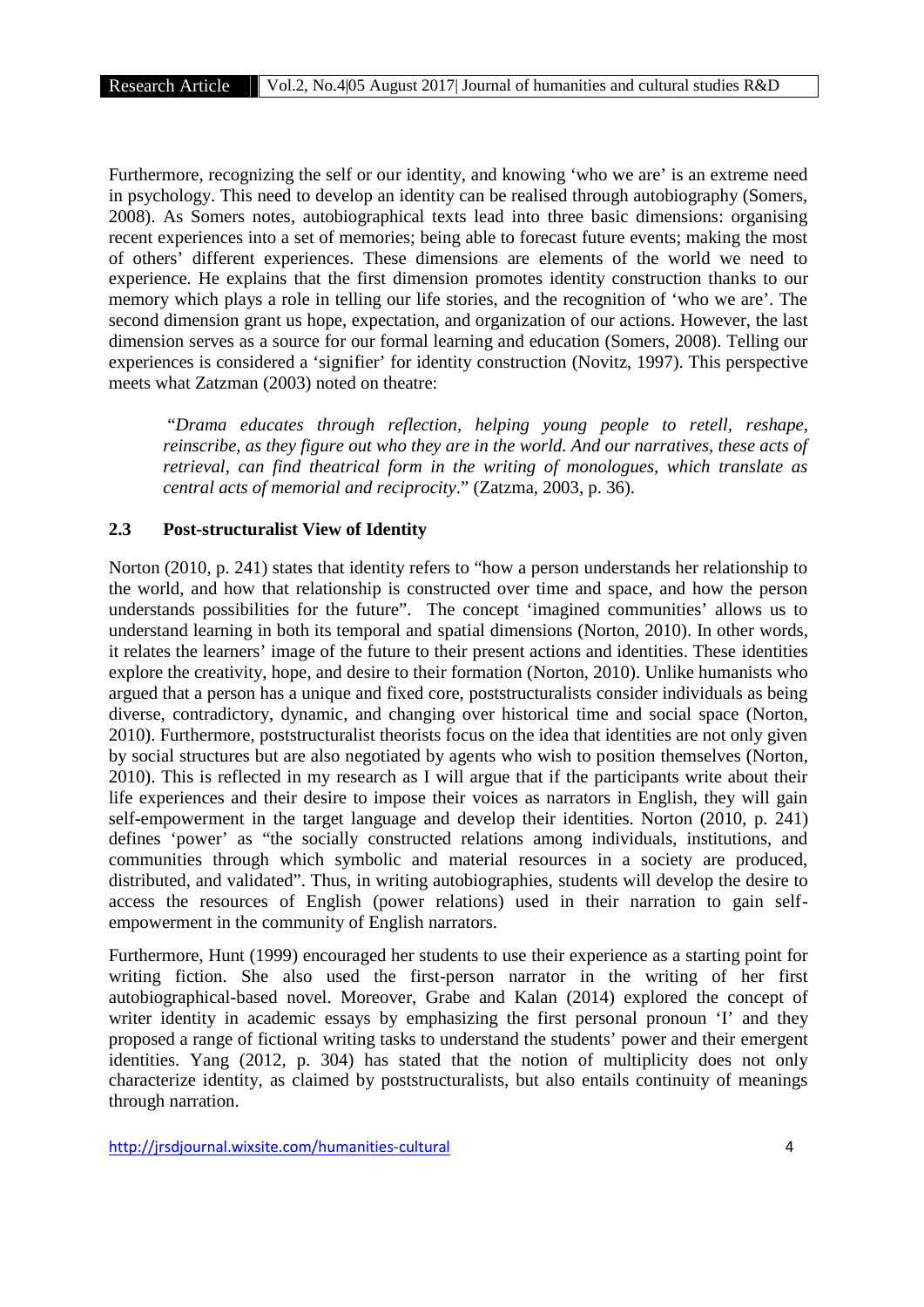Furthermore, Kegan (1994) argues that each person experiences his/her world from a unique perspective, and to make sense of their subjective worlds, individuals must actively organize their experiences using guiding principles that allow them to construct meaning from their experiences. Thus, I believe that students can develop their multiple identities through self narration of their personal life stories.

# **2.4 The Socio-Cultural Perspective**

Socio-cultural theorists claim that individuals' cognitive processes are fostered and their identities can be developed when the cultural and social context are brought into learning. This theory has many sub approaches. For instance, situated social practices is the most predominate one that I have adopted in this study. By situated leaning I refer to Sayers (2012) socio-cultural perspectives and techniques. For Sawyer (2012) students are creative and this creativity which is at first sight personal can be developed in the group where cultural and social experiences are treated. Sawyers calls this individual contribution 'collaborative emergence' because it emerges in collective work. Similarly, participants in this study move from the process of narration to performance. They start by creating a piece of autobiographical text that reflects their personal experiences in the social environment, and then they collectively turn these samples into theatrical plays. Therefore, students use their own cognitive and imaginative competences and then contribute in the social practice by sharing, discussing, reflecting, and revealing their voice in the group. This group work may allow them to negotiate several identity facets that they did not have the chance to articulate in individual learning, but in social-constructivism way of leaning (Jaramillo, 1996).

## **3. Research Design and Methods**

#### **3.1 Participants**

I have adopted purposive sampling to recruit 23 students from the Department of English at Bejaia University, and I provided them with information sheets and consent form to engage them voluntarily in this study (I gave more detail on ethics below). These participants consisted of 20 females and Three males from Masters and third year Bachelor level. Their ages were between 19 and 32 years old.

The reason I used purposive sampling refers to some criteria that participants in this study need to meet. These features include: being a Masters student at the Department of English; being a former teacher trainee. This may help me work with participants who already reached an average level in writing, and can narrate essays in English. These participants are also flavored with their mixed ethnicity and cultural background, and I have already explained in the introduction. In other words, being Berber or Arab and multilingual. This may enhance their imagination.

#### **3.2 Materials**

# **3.2.1 Pilot Study**

http://jrsdjournal.wixsite.com/humanities-cultural 5 Prior to data collection for this project, I have run one-week pilot study with three EFL students at Bejaia University. These students, who consisted of two females and one male, did not take part in the main data collection process. The pilot work included one session of free writing and theatrical performance. The students were gathered in the library and, they were involved in a writing task where they were required to narrate an essay about a personal experience they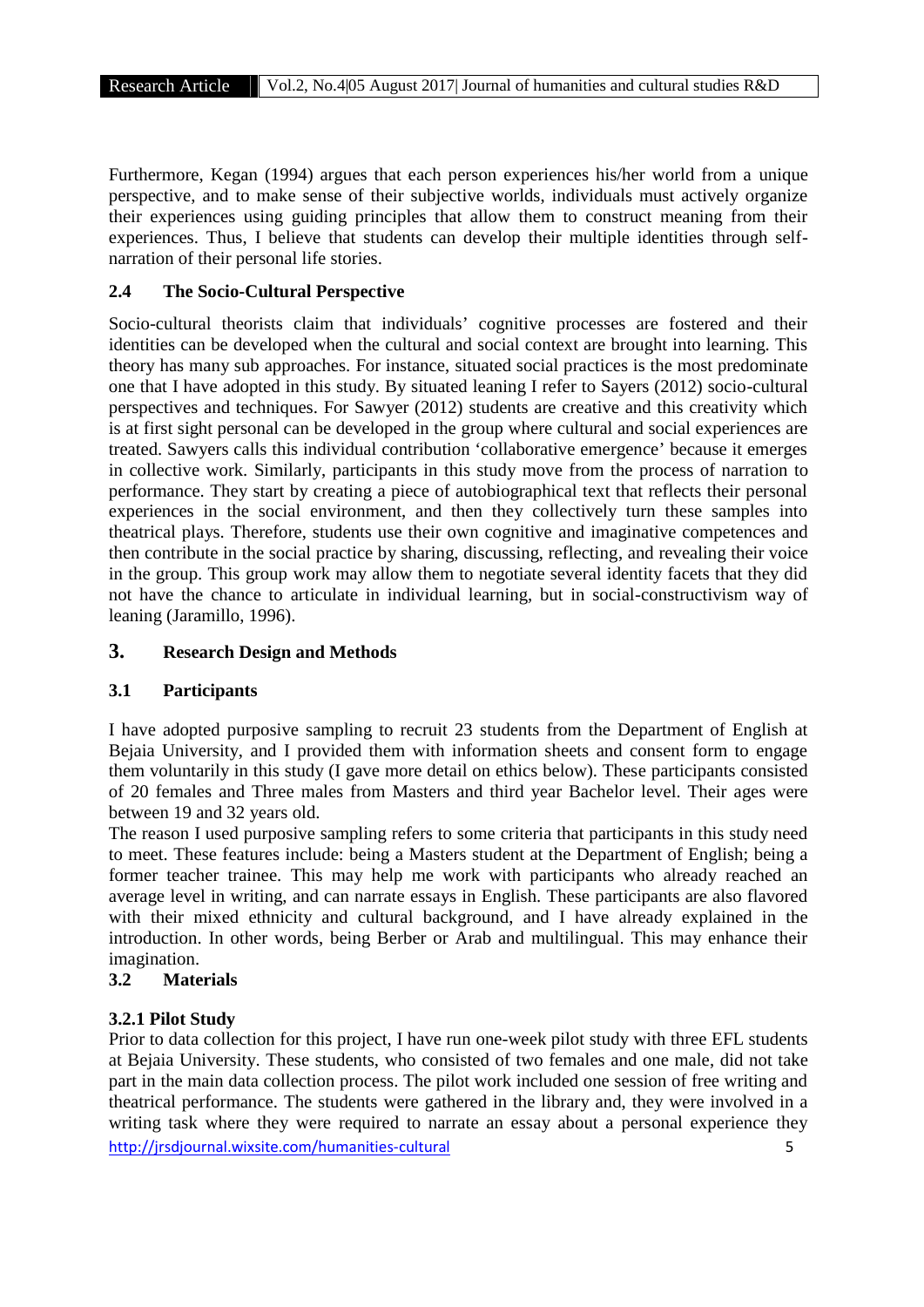encountered in the external world. Later, I asked them to design a dialogue from one of the essays they wrote and perform collectively. This activity lasted for two hours, and it was followed by a 30 minutes semi-structured interview with the five participants. This pilot process helped me to refine my research questions and test the feasibility of the whole project.

#### **3.2.2 Data Collection Procedures**

I have conducted a two months exploratory module at Bejaia University. 23 EFL students from Masters and third year Bachelor level took part in it. This module went through the process of writing life experiences and performing them onstage collectively. The module comprised 10 sessions and each one lasted approximately for two hours. Many topics were tackled by the participants in their narratives such as religion, university experiences, social problems encountered in the Algerian society. These narratives were turned through group and peer work into theatrical scripts and performed onstage. I have collected the students' theatrical scripts for analysis (more details are given below).

I conducted semi-structured interviews after the course to investigate the participants' thoughts, feelings and perception concerning what they have developed in this exploratory course, mainly the notion of 'multiple identity'. In other words, these interviews allowed me to gather more data on the identities being negotiated in both narration and performance.

Ultimately, I kept an eye on the students' performance, interaction, and behavior during the exploratory module, and by using participant observation techniques. This allowed me to keep field notes on any development or issue raising in the classroom. This method underpinned the interview schedule in terms of delving into students' thinking in class through observation and interaction.

#### **3.2.3 Initial Qualitative analysis and results**

To interpret the primary data, five semi-structured interviews done with the participants, who took part in this study, were analyzed qualitatively. Also, three theatrical scripts were selected for analysis. The reason behind focusing on five is to come up with initial findings that relate to this project. These scripts resulted from the students' autobiographical stories and life experiences that they gave these titles: 'What about Islam', 'Cultural differences', 'Oh mama'.

I adopted thematic analysis approach to analyses the data. In this, I based the analysis process on Thomas and Harden (2008) strategy of thematic analysis that they named 'thematic synthesis'. The rationale behind using this technique is that it allows line-by-line coding instead of isolated words when dealing with people's experiences. It also follows a descriptive step towards coming up with the theme, organizing the descriptive pattern into a more general theme, and finally finding the 'analytical theme'. Thus, this allows the emergence of various themes that supplements the study inductively Thomas& Harden, 2008). The examples below are extracts from some of the theatrical scripts and the semi-structured interviews used in this study, where a line-by-line coding was applied manually:

Example (1): (from one of the scripts)

Daughter: Mom, look at that woman! She is wearing a veil inside her house.

Mum: Please don't speak about veil. I don't like such things. I know Hijab existed years ago, but I don't want to wear it…

Daughter: Com on mum! Allah gave us Hijab to protect us and to be close to him and it is our duty in Islam.

Mum:You are not going to change my mindand don't forget that I am the mother and YOU are the daughter...

Example (2): (from the interviews)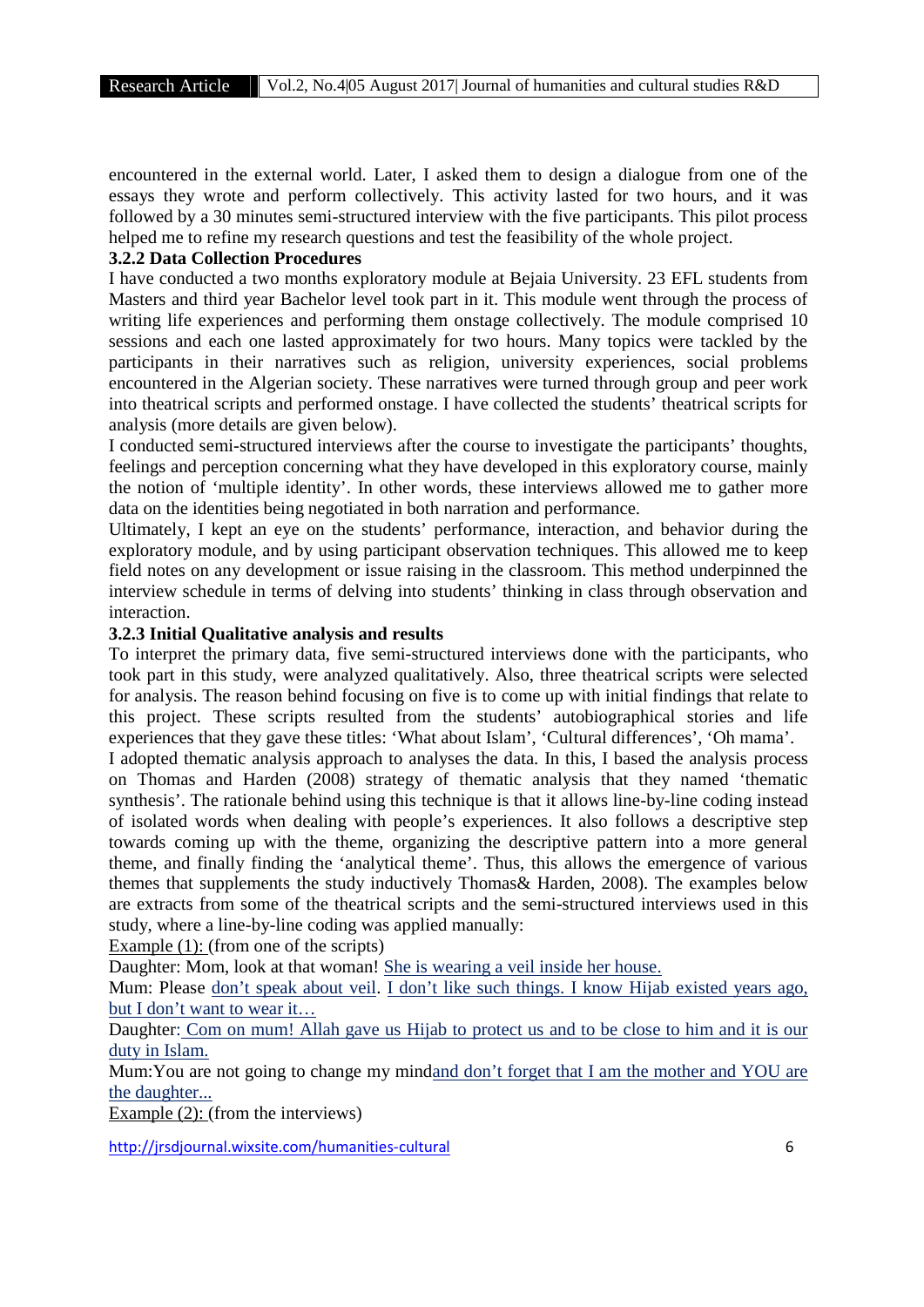**Q (1):** "How does acting your real-life experiences onstage affect your character? Do you feel there is a change in yourself?"

**A:** "**I feel responsible** at home when my mum works so I cook and I take care of my sisters though I am in the middle among my sisters so I can say that I am like a **second wife** because I am doing my **mum's role**. While outside I am **responsible** ethically, I feel **responsible** towards giving others my real image. **acting** and showing this experience to others gave me confidence to tell others **what I am** and about how I am **suffering** at home…."

**B**: "it let me make my experience concert to others. And **I could** even perform with **my veil** which did not cause any problem for me on stage. I felt **my veil** completes myself **who I am**. What I am wearing now is **who I am** it is **my dignity** which I used while acting without problems… **I could** even talk about **Quran** in English and play **my dream** to become a **famous reciter** of **Quran…**"

**C**: "…in our society there is a big **difference** between **males** and **females**. For example, **men are free** to do whatever they want…. so**I tried to reflect** on what I see in society while playing to show to the world **what is inside me** ……I could share my thoughts with others. It helped me a lot to **developcharacters** in **myself** that I don't behave in real life…."

The sentences highlighted in blue represents the line-by-line codes classified in the table below: Figure (1): Synthesis thematic coding

| Line-by-line coding                                                                                                                                                                                                                                                                                                                                                                                                        | <b>Primary</b> theme                                                                                                                                          | Themes organized                                                                  | <b>Analytical Theme</b>                                                               |
|----------------------------------------------------------------------------------------------------------------------------------------------------------------------------------------------------------------------------------------------------------------------------------------------------------------------------------------------------------------------------------------------------------------------------|---------------------------------------------------------------------------------------------------------------------------------------------------------------|-----------------------------------------------------------------------------------|---------------------------------------------------------------------------------------|
| She is wearing a veil inside her house.                                                                                                                                                                                                                                                                                                                                                                                    | Daughter strong Islamic beliefs.                                                                                                                              | Different religious<br>understanding                                              |                                                                                       |
| Don't speak about veil.                                                                                                                                                                                                                                                                                                                                                                                                    | Mother criticizing her daughter's view                                                                                                                        | Critical-thinking                                                                 |                                                                                       |
| Common It's our duty in Islam'                                                                                                                                                                                                                                                                                                                                                                                             | Daughter using critical thoughts and<br>reflective thinking.                                                                                                  | Power in revealing personal<br>voice                                              |                                                                                       |
| Don't forget that I am the mother and you are the<br>daughter                                                                                                                                                                                                                                                                                                                                                              | Mother is showing her personal voice.<br>Mothers' self-empowerment against her<br>daughters' religious belief                                                 |                                                                                   | Developing a religious identity<br>onstage through multiple<br>cognitive perspectives |
| My dream to be a famous reciter of Quran.<br>I could even perform with my yeil.<br>What I am wearing now is who I am and my<br>dignity. I could act without any problems                                                                                                                                                                                                                                                   | Acting onstage with the veil.<br>Feeling Proud when acting with the veil.                                                                                     | Religious satisfaction on stage<br>Expressing the 'who I am'<br>through the veil. |                                                                                       |
| There is a big difference between males and<br>females<br>Men are free to do whatever they want<br>It helped me to develop characters in myself<br>I tried to reflect on what's happening in society in<br>(terms of differences between males and females)<br>I feel responsible at home<br>I can say I am a second wife at home<br>Acting gave me confidence to tell others what I<br>am and what I am suffering at home | Desire to become like males in society<br>Hidden gender<br>Feelings of sufferance at home as<br>females<br>Feelings of social restrictions against<br>females | Revealing a gender voice on<br>stage                                              | Gender empowerment in<br>theatrical performance                                       |

#### **3.3 Discussion**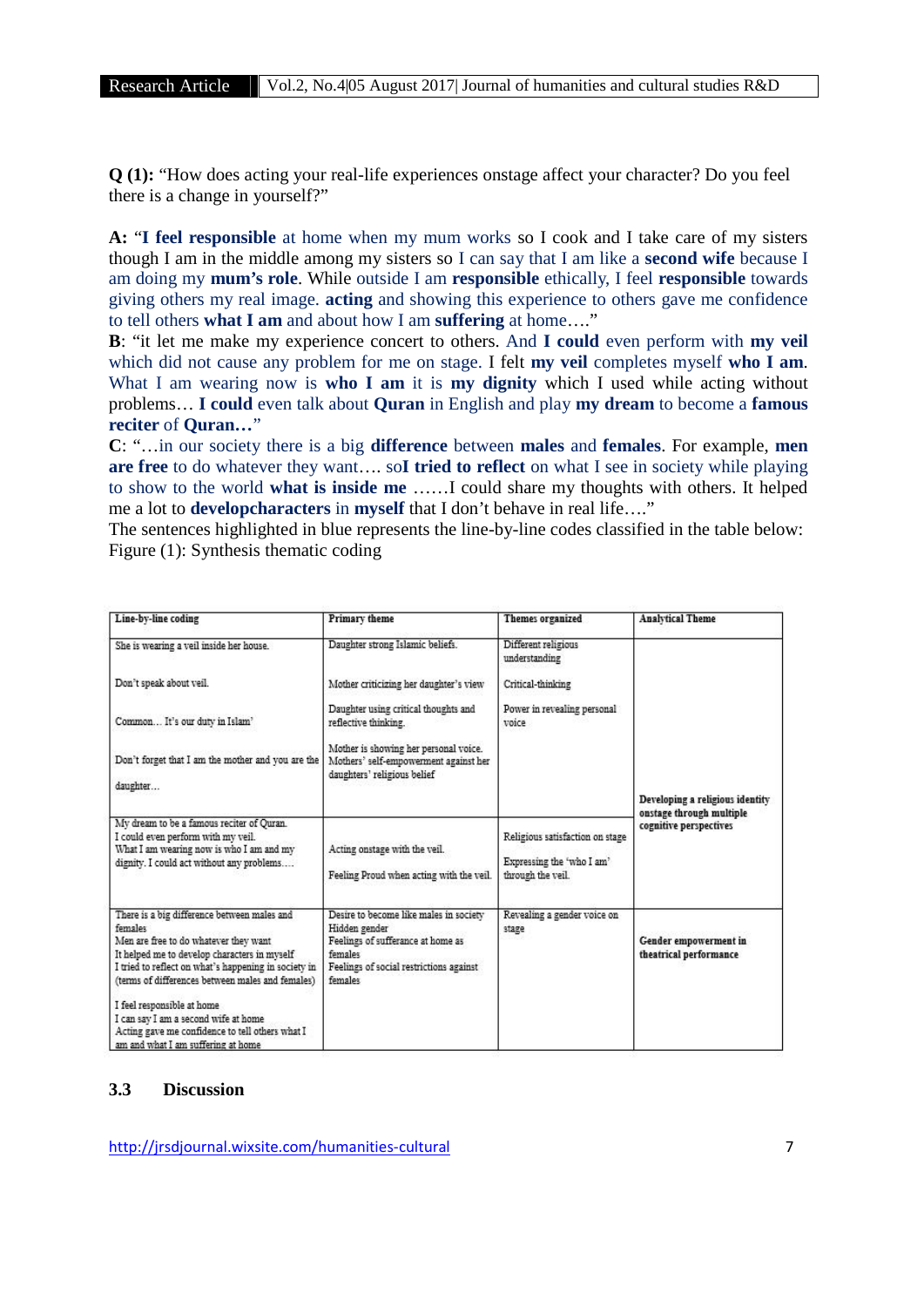#### **3.3.1 Developing religious identity onstage through multiple cognitive perspectives**

As far as the table above demonstrates, some of the participants who acted their real-life stories onstage developed a religious voice intersected with critical thinking and reflective abilities. The use of 'I'- clauses such as 'I am the mother', and the use of high intonation when they expressed their thoughts on stage might be defined as a 'performative voice' or identity negotiation. However, most of those stories being performed focused on different religious struggles in society such as the discussion between the mother and her daughter, where the latter was trying to convince her mother to put on the veil. Whereas others used the stage as an imagined space for religious satisfaction as it is illustrated above (I could act with the veil). Therefore, the stage was a space where these participants could play various roles reflecting on religious dimensions and then performing religious identities via collective interaction, thinking, reflective learning and power. This can coincide with post-structuralist views on identity. In other words, identity is multiple and fluid (Norton, 2010). In the other plays, the same participants performed other roles and new experiences, which also revealed other identity facets.

#### **3.3.2 Gender empowerment**

As it is illustrated in the above table, the participants in this study used theater to express their desires to become like males or vice versa. Most of the students in this research were females. This is due to some limitations in this study. Therefore, females' performance is mostly predominant. Performing men's roles onstage was a desire that emerged from lack of freedom and some social restriction in the context where this study was done. Thus, females in this study preferred to play males'roles onstage to satisfy an internal desire of doing what men do in real life. They showed their self-positioning in the imagined community. This is parallel to Brewer's standpoint of gender performances in theatre. Brewer (1999) states that theatre is one of the techniques that females used historically to negotiate their problems and empower themselves in different spaces where they have been rejected. They used theatre as way to make themselves known and heard in their society, and raise awareness against females' marginalization, Brewer noted "Women's theatre has proven to be one of the most social forms of women's cultural production; performances have often worked as a form of group consciousness." (Brewer, 1999, p. 3). Thus, this study allowed EFL participants mainly females to gain a gender voice on stage.

# **4. Conclusion**

This study aims at exploring Algerian EFL students' multiple identities and the role of cognitive skills in shaping those identities onstage. Three qualitative procedures were used: semi structured interviews, participants observation, and theatrical scripts analysis. A synthesis thematic coding was applied to five interviews and three scripts written by the participants. The initial themes emerging from the thematic coding showed that the implementation of interactive theatre in EFL classrooms allowed the students to negotiate multiple religious voices or 'identities' onstage, and to impose their gender voice through performing males/females' roles reflecting on each ones' experiences in the Algerian society. The cognitive processes that were interfering with these emergent voices are mostly critical thinking, imagination, and reflection. The analysis of this study will be more extended for further research.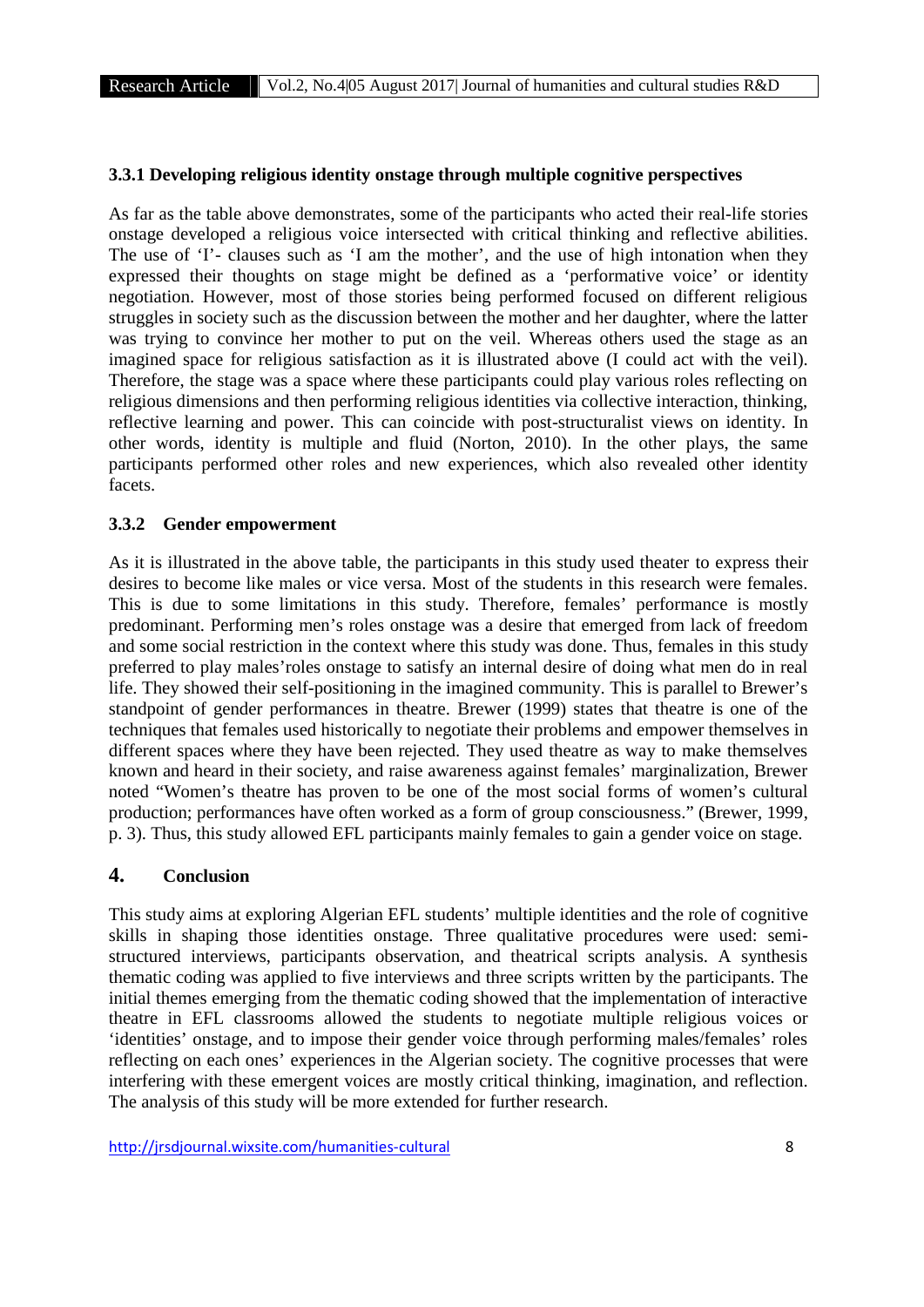#### **References**

- **1.** Brewer, M. F. (1999). Race, Sex, and Gender in Contemporary Women's Theatre the Construction of" Woman".
- **2.** Donelan, K. (2002). Engaging with the other: Drama, and intercultural education. *Critical Studies in Education*, *43*(2), 26-38.
- **3.** Gallagher, K., &Ntelioglou, B. Y. (2011). Which new literacies. *Dialogue and performance in*.
- 4. Grabe, W., & Kaplan, R. B. (2014). *Theory and practice of writing: An applied linguistic perspective*. Routledge.
- 5. Gusdrof, G. (1991). *"Lignes de vie: Autobiographie".* OdileJacob: France.
- 6. Hunt, C. (1999). *Personal fictions: the use of fictional autobiography in personal development* (Doctoral dissertation, University of Sussex).
- 7. Jaramillo, J. A. (1996). Vygotsky's sociocultural theory and contributions to the development of constructivist curricula. *Education*, *117*(1), 133-141.
- 8. Kegan, R. (1994). *In over our heads: The mental demands of modern life*. Harvard University Press.
- 9. Meek, M., Warlow, A., & Barton, G. (1977). *The cool web: The pattern of children's reading*. Arrow.
- 10. Norton, B. (2010). Language and identity. *Sociolinguistics and language education*, *23*(3), 349-369.
- 11. Novitz, D. (1997). Art, narrative, and human nature. *Memory, identity, community: The idea of narrative in the human sciences*, 143-60.
- 12. Sawyer, K. (2012). Extending sociocultural theory to group creativity. *Vocations and Learning*, *5*(1), 59-75.
- 13. Schweitzer, P. (2007). *Reminiscence theatre: Making theatre from memories*. Jessica Kingsley Publishers.
- 14. Smith, S. Reading Autobiography. A Guide for Interpreting Life Narratives, (Minneapolis/London, 2001/2010), 9, 18f. 2 Smith & Watson. *Reading Autobiography*, *9*(4).
- 15. Somers, J. W. (2008). Interactive theatre: Drama as social intervention.
- **16.** Thomas, J., & Harden, A. (2008). Methods for the thematic synthesis of qualitative research in systematic reviews. *BMC medical research methodology*, *8*(1), 45.
- 17. Webber, T. L. (2008). *Identity, imagined communities, and the third space in the life of a hard of hearing student in a high school theatre program* (Doctoral dissertation, University of British Columbia).
- 18. Yang, S. (2012). "A small clean warm plastic": Understanding EFL1 autobiographical writing and identity. *The Asian EFL Journal Quarterly September 2012 Volume 14 Issue3*, *14*, 299.
- 19. Zatzman, B. (2003). The monologue project: Drama as a form of witnessing. *How theatre educates*, 35-55.